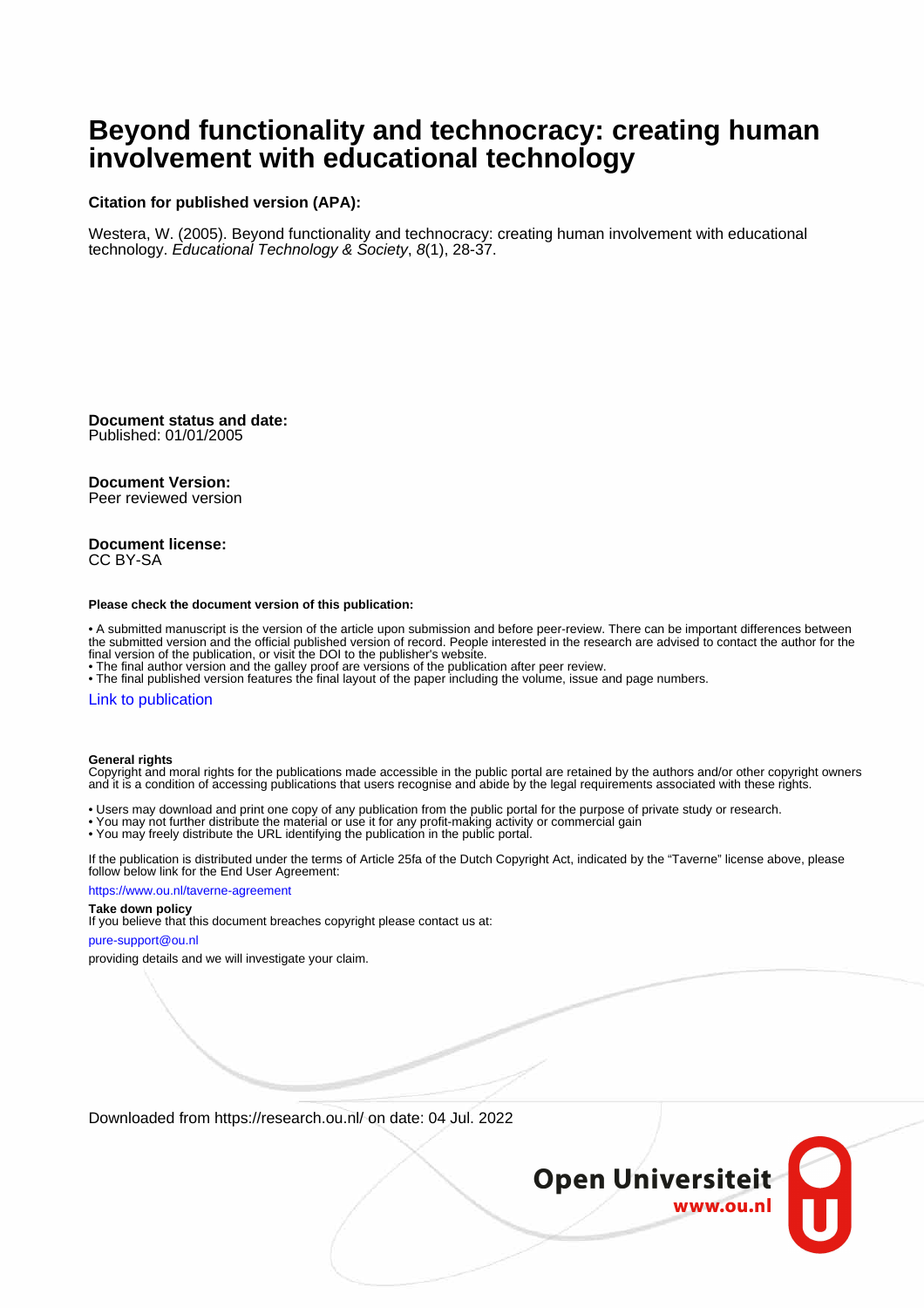# **Beyond functionality and technocracy: creating human involvement with educational technology**

#### **Wim Westera**

Head of Educational Implementation Educational Technology Expertise Centre Open University of the Netherlands P.O. Box 2960 6401 DL Heerlen The Netherlands Tel.: 00 31 45 5762408 Fax: 00 31 45 5762800 wim.westera@ou.nl

#### **Abstract**

Innovation of education is highly topical. It is obviously boosted by a range of new technologies, which enable new modes of learning that, are independent of time and place through Web-based delivery and computer-mediated communication. However, innovators in education often encounter intrinsic conservatism or even deliberate obstructions. For innovators it is important to be aware of and to understand the basic premises underlying the idea of innovation. This paper explains the origins of technological optimism and the associated faith in progress. Also, techno-pessimism as rooted in the negative side effects of the industrial revolution is reviewed. To solve the conflict between techno-optimism and techno-pessimism we elaborate Borgmann's "devices paradigm": in order to avoid apathetic and indifferent consumption of technology-based commodities, users of technological devices should be given the opportunity to develop substantial involvement with the technological devices. While extending this idea to educational technologies, we present an explanatory model for the mediating role of technological artefacts. In conclusion, we explain how to approach technology-based innovations in education by arguing for transparent and interactive devices, for products as carriers of meaning, for values that harmonise with the characteristics of man and for a mixed mode of developing new ideas and preserving former achievements.

#### **Keywords**

Information and communication technologies, Learning technology, E-learning, Online learning, Philosophy of innovation

# **Introduction**

More and more, schools and universities present themselves as innovative educational institutes. Web-based learning environments, free laptops, free and fast Internet connectivity and other information and communication technologies (ICT) are expected to entice prospective students to subscription (see the homepages of several universities, www.ou.nl, http://www.psu.edu, http://www.ubc.ca, amongst others). Education is labelled "new", "different" and "better" as if it were washing-powder. ICT is assumed to be the panacea that is to enable all this: logging in from the students' homes, even in the middle of the night, all learning resources at one's elbow, downloading tools, submitting projects, distance coaching.

Certainly, new technologies are a driving force for innovation. Yet, behind the faςade, educational innovators are often struggling with their teething troubles. ICT is complex and confusing, and it deeply encroaches on the processes of education. Lack of vision, lack of consensus and lack of policy on how to integrate ICT in education consistently, aren't very helpful either (Bates, 1995, 2000). Also, students often express their doubts about the benefits of ICT (Poelmans, Joosten & Westera, 2002). As a result, things tend to remain largely the way they are.

This paper discusses how we should use technology to innovate and improve education. We will put forward and substantiate the proposition that innovators should broaden their horizon and consider technology as a societal phenomenon that radically affects human functioning. Educational innovators should go deeply into the question how new technologies, such as the telephone, the car or TV affect human functioning: how does technology determine the way humans experience reality and the way they arrange their lives? Without these insights, innovators will never be able to surpass the level of superficial and seductive effects of ICT as promoted in publicity campaigns. In this paper we will go into the nature, the origins and the premises of technology-based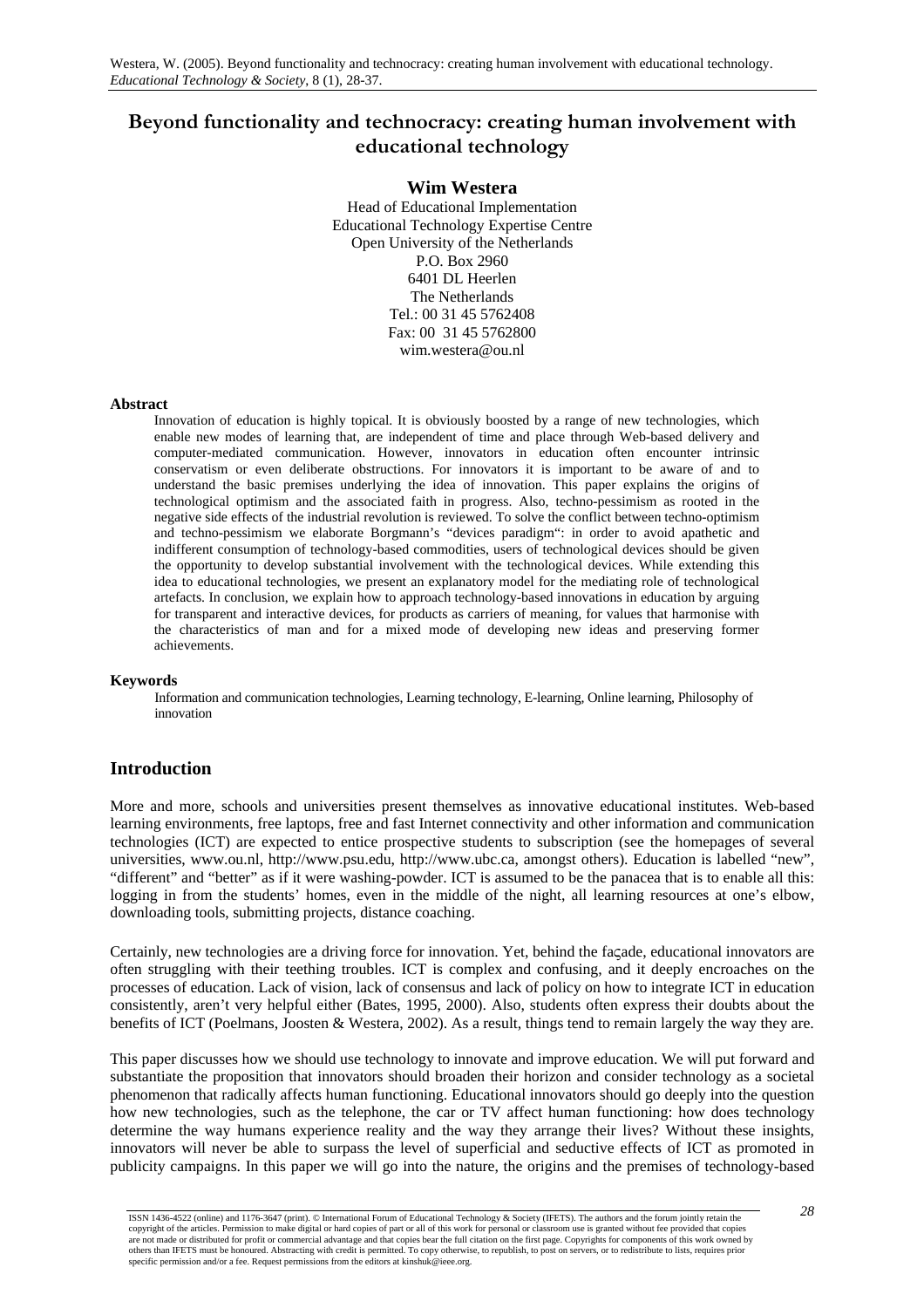innovations. We will present an explanatory model for the mediating role of technological artefacts in human functioning and explain how to approach technology-based innovations in education.

#### **Intrinsic conservatism**

Education is known for its conservatism rather than its disposition to innovate. (Kaufman, 1998; Westera, 2003). In the last decades, new technologies in education allowed for various sophistications and improvements, but never changed the basic idea of classroom teaching (Sloep & Westera, 2001). There are various reasons for this conservatism. Clearly, schools and universities want to stick to well-tried methods, because uncertain experiments conflict with the task to lead thousands of students through their exams in time. While computerassisted learning could be fit into the curricula quite easily to substitute only a specific part of a course, the topical introduction of ICT, for instance a web-based learning management system, has large implications on both the institutional infrastructure and the organisation (Bates, 2000; Westera, 2003). This makes the introduction of ICT a costly, complex and uncertain operation, which calls up many hesitations. In addition, education is all about consolidation and transfer of existing knowledge, skills and attitudes from one generation to the next; this gives conservatism a natural basis in education. Educational staff is a product of the educational system itself and is probably pervaded with common patterns and role models (Westera, 1999). All this makes educational innovation a perilous undertaking.

#### **The need to innovate**

There are two important motives for educational innovation (Westera, 1999). First, in a continually changing society education has to change as well. The branch of education has to innovate its programmes in order to keep up with rapidly changing demands of society. The modish but pivotal term here is the "information society" (Toffler, 1980) or rather "knowledge society", referring to the ever-growing importance of knowledge as a means of production. This development gives rise to continuously changing demands upon employees. These can no longer be considered ignorant labourers who carry out routine jobs, but are expected to be proactive, enterprising, responsible and self-reliant professionals. They should be competent and flexible team players that are able to apply and share their expertise in service of shared goals and to adapt their expertise continually to new insights and developments (Barnett, 1994; Walton, 1985). Secondly, innovation is necessary to keep up with other educational providers. Internal processes should be arranged better, faster, and cheaper in order to serve students adequately. Indeed, new technologies, like Web-based learning management systems, might improve the providers' service levels against reduced cost. Bates (1995) blames the fixated organisational model of classroom teaching and passes a scathing judgement on the role of teachers. According to Bates, teaching as such is not professionalised. It rarely uses a design and it has hardly been influenced by research into instructional design, psychology of learning or other topics concerning human functioning. Teaching remains largely craft-based, while favouring the (pre-medieval) model of apprenticeship learning. As a consequence, it hardly allows for any division of labour to increase the efficiency. Indeed, educational institutes fairly resemble a collection of distinct one-man shops. Because other organisational models are rarely considered, the innovation effort is just additional to regular work and readily leads to increased unit costs. This is exactly what can be observed with the introduction of campus-wide learning management systems (Jörg, Admiraal & Droste, 2002). From an economical perspective, such schools and universities are destined to "pine away" on the market of educational service providers, because of poor performance, bad quality education and disproportionately high cost.

Some authors (Kaufman, 1998; Kearsley, 1998) blame educational technologist for not fulfilling the high expectations. During the last decades, educational technologies indeed comprise many failures: film, school-TV, instructional video, courseware and multimedia never fulfilled their promises. According to Kaufman, educational technology failed to substantiate the claims and kept supporting the common teacher-centred pedagogy. As a consequence many teachers receive new technologies with reserve (Sloep & Westera, 2001).

### **The innovation drive**

To understand the contradiction between conservatism and innovation it is necessary to look beyond straightforward, opportunist and superficial reasons for innovation and investigate the intrinsic motives and premises that drive us to innovation. Humans are essentially creative beings that continuously come up with new ways to do things better, easier or faster. The wheel, the alphabet, mathematics, …. it is essentially the ideas that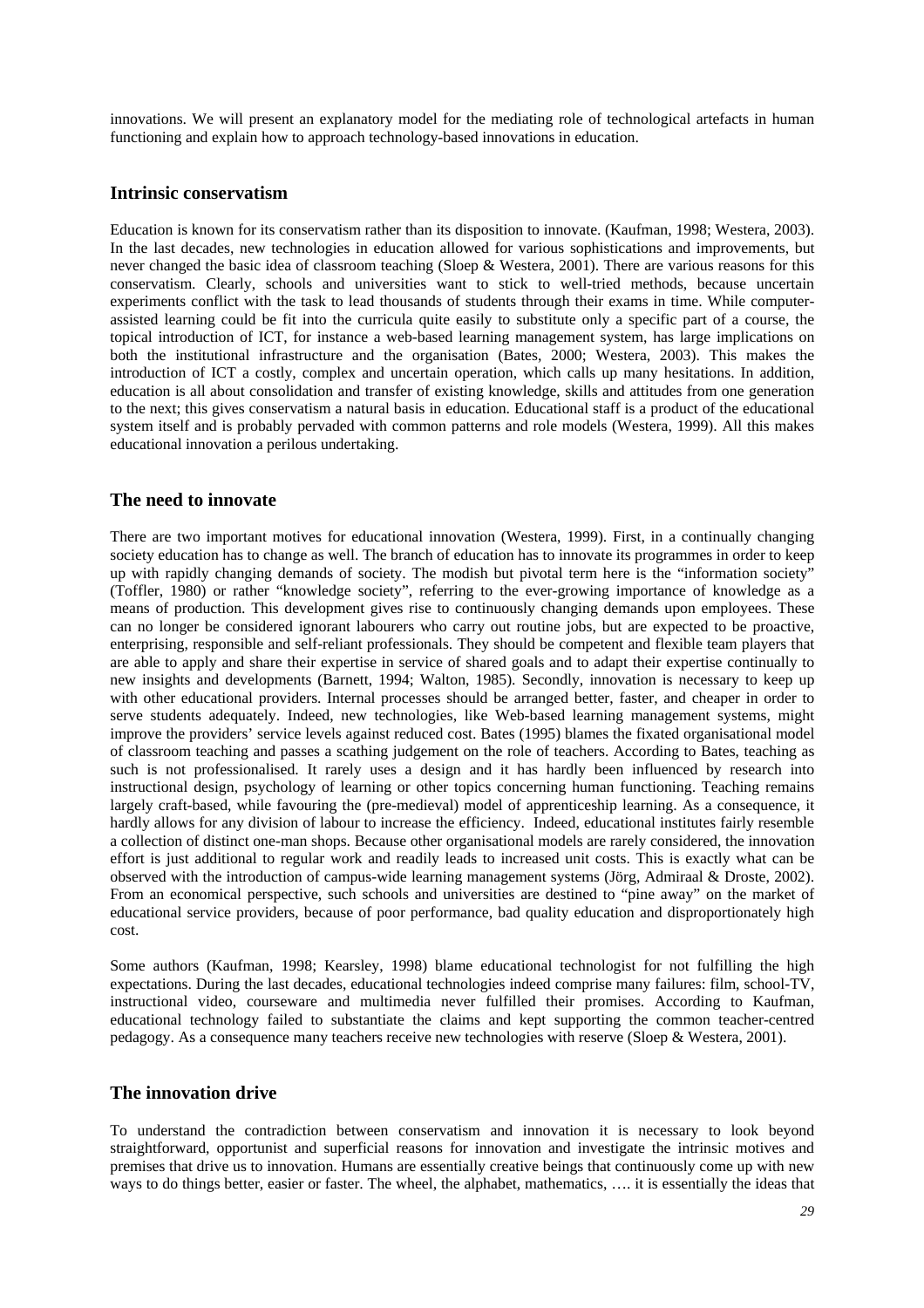make up our culture. Indeed, civilisations are determined by ideas rather than biological or physiological aspects of human life: civilisations differ precisely in the ideas that compose them and that make them develop in different ways. In essence, "... civilisation is ideas and no more than ideas" (von Mises, 1957). Richness of ideas is a unique human feature that strongly corresponds with innovative power. Therefore innovation is a phenomenon that is inextricably bound up with humankind.

Over the last centuries innovative efforts have produced impressive achievements: sophisticated medical cures, agricultural methods, new modes of transport, communication media, information technologies etc. These keep fostering the optimism for prosperity, increasing standards of living or, in a broader sense, better conditions of life. The cradle of the optimism goes back to the Enlightenment, an intellectual movement in the seventeenth and eighteenth century that strongly influenced the portrayal of mankind. It is the era of great scientists, philosophers and writers, like Descartes, Newton, Leibnitsch, Locke, Kant, Voltaire and Diderot. They claim that man is rational and good by nature. Also Darwin should be mentioned, whose theory of evolution reflected the conflict between science and religion, while it rejected the idea of creation of life according to the Bible book of Genesis. Rather than the creationist belief that every species was created individually by God and is not subject to change or progress, it claimed that life has developed in a progressive way from primitive forms to complex organisms. The Enlightenment marked the liberation from the medieval doctrines of magic, superstition, prejudices and the fear of God by replacing it with human rationality. The fear of God makes way for a scientific description and explanation of the world. Beliefs are not anymore accepted on the authority of priests, sacred texts, or tradition, but only on the basis of reason. Reinforced by the idea of natural regularity and material cause the Scientific Revolution successfully proclaimed the ideology of upward development, progress and improvement of the world, encouraged by an ever-increasing knowledge, understanding and control of nature's processes. It asserts that the individual as well as humanity as a whole can progress to perfection. Indeed, tangible results are omnipresent, be it only for part of the world population.

#### **Innovation and culture**

The simple notion that innovation implies progress and leads to a "better" world, unmistakably reflects the values of our modern society. To mention a few: economy of growth, capitalism, materialism, competition, techno-optimism and scientific positivism. Being tightly linked with the starting points of modern (western) society, innovation is necessary condition for all economic functioning. Innovations further the creation of new products, services and production processes, which will provide an economic actor with an advantage over its competitors. The predominant motto is "innovate or pine away" and the concepts of growth, progress, innovation and change seem to have become self-evident. Indeed, according to Charles Darwin and Jean-Baptiste Lamarck, survival depends on our ability to change. Abandoning innovation means stagnation, stagnation means decline. The decline doesn't only concern our economy but will affect our culture as a whole. Innovation is not straightforward. It is inevitable within the constraints of our societal system.

### **Criticism on rationalism**

Enlightenment's rationalism has been subject of severe criticism. Opponents claim that rationalism's unconstrained belief in progress and its focus on human reasoning isn't capable of describing and understanding the nature of human emotions, feelings, moral and ethics (Husserl, 1913; Jaspers, 1931; Heidegger, 1977; Hickman, 1990). The strict depreciation of non-rational aspects of man disregards what probably is the predominant factor of human functioning. Consequently, the concept of progress is not applicable to happiness, compassion and other states of mind. Put differently, progress does not imply that modern man is happier or more compassionate than his ancestors were. In rationalism education is restricted to cognitive development, emphasising knowledge rather than attitudes and competence development (Westera, Sloep & Gerritsen, 2000). Important determinants of learning, like motivation, perseverance and commitment are neglected, which greatly contrast with contemporary views on learning. Also, the absolute rejection of beliefs on authority disregards the knowledge that has accumulated during past generations. Such a strategy would be very ineffective and would rarely lead to high levels of expertise.

#### **Techno-pessimism**

Innovators are often accused of promoting decline rather than progress. Negative side effects like vanishing nature, depletion of fossil fuels, pollution of water, soil and air, not to mention the uncontrollable threat of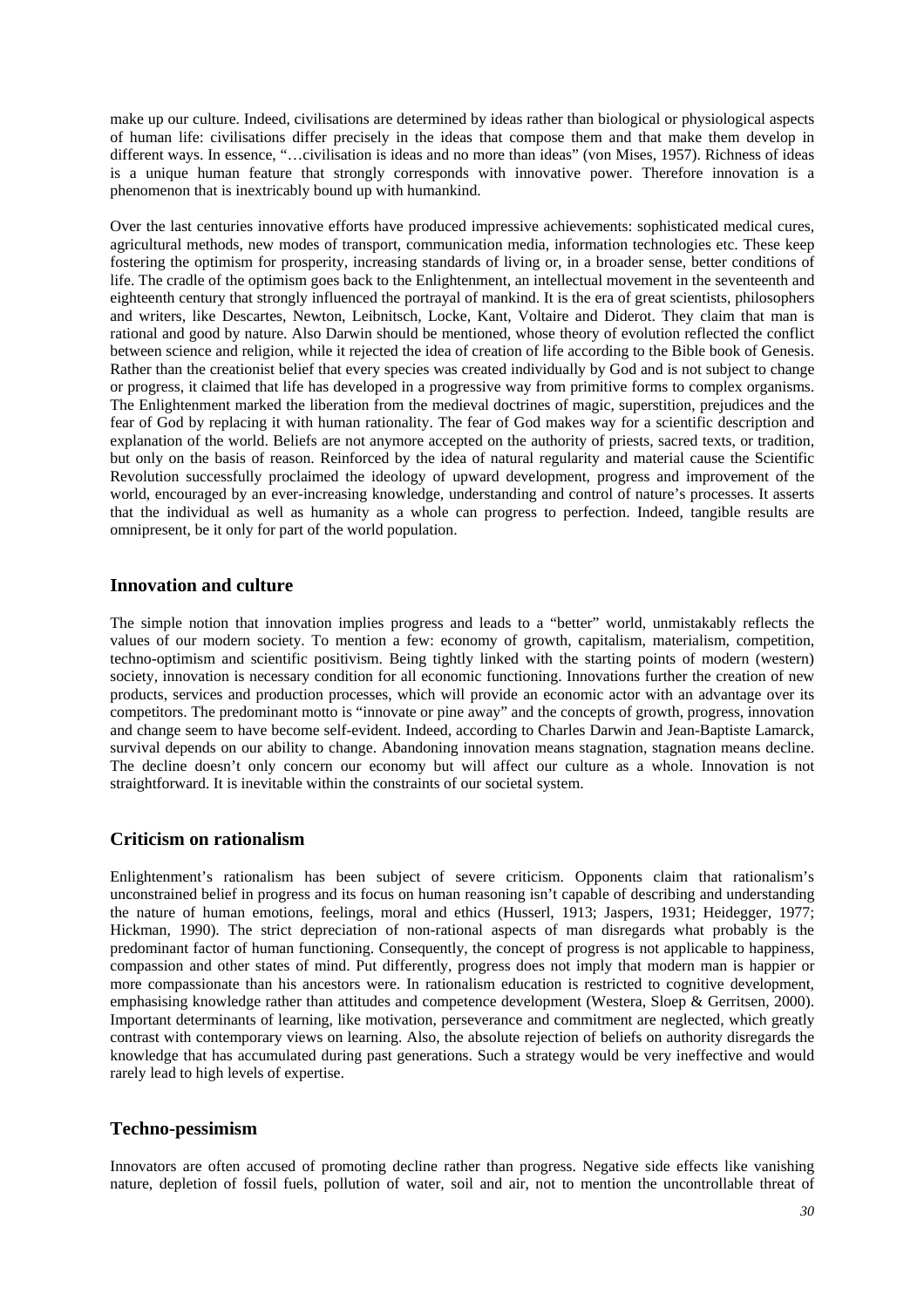biological, chemical and nuclear armament are an easy breeding ground for techno-pessimism and a glorification of the past. Some schools deliberately avoid the term innovation and prefer to emphasise traditional values like order, discipline, and perseverance (for example English boarding schools).

Scepticism against new technologies arose in the 19th century, when the negative effects of the industrial revolution painfully became manifest. In a gloomy analysis, the existentialist Jaspers (Jaspers, 1931) advocated his alienation thesis: technology creates a totally new material environment and causes human beings to become alienated from the world. In this era of the industrial revolution, human craftsmen were increasingly replaced by machines that not only made production faster and cheaper but also allowed for the mass production of objects that met constant quality standards. In highly rationalised and controlled production processes, human workers were degraded from unique individuals to interchangeable workers, destined to be just a cog in the machine. In addition to this, the highly bureaucratic organisational form made people dissolve in their functional roles rather than supported human identity and individuality. Through this mass production, human individuals became more and more ignorant of the origin, composition or functioning of industrial products, be it food, clothes or consumer electronics. Prevailing values like economy, frugality and sustainability lost ground because of the availability of many identical and exchangeable duplicates: indeed, broken products could be easily replaced with a new specimen. People were thus trapped in a pattern of passively fulfilling their material needs by everreplaceable stuff that was abundantly available (Verbeek, 2000). In this view, inspired by the negative effects of the industrial revolution, technology seemed to have become a power in its own right (Ellul, 1964), that controlled society autonomously and alienated human individuals from the world and from themselves.

Many of these patterns can still be observed today: the inescapable way technology enters our lives and makes us dependent, our fixation on material needs and the resistance of teachers who's well-respected role of craftsmen is gradually degraded to that of a cog in the machine (Heinich, 1984). Yet, Jaspers' instrumental view doesn't quite come up to the mark to describe technology's role in the digital age: the idea of labourers in mass production differs significantly from the present situation of highly skilled and autonomous knowledge workers. The instrumental view, which reduces humans to simple toolmakers and tool users, doesn't adequately describe technology's interaction with today's society (Hickman, 1990).

# **Technology's mediating role**

From the 20th century, technology is no longer considered a mere instrument of industrial innovation. It is interpreted from the idea that technology makes up an integral part of life and fundamentally alters the way we experience reality. Husserl (1913), Heidegger (1977) and other phenomenologists considered technology by investigating its role in the way individuals perceive and experience the world and interpret it by attaching meaning to it. They investigated how our material environment determines our identity and how it changes the way we arrange our life. In their view, technology has no "essence" as such, but can only be understood by considering the context of its use. In fact, technology is assumed to mediate and give form to the relationship that individuals have with the world they experience. Television, for instance, creates new ways to open up reality. To evaluate the role of television, it is not sufficient to consider only its technical and functional characteristics. It is necessary to include its context of use and to consider its impact on the human experience. Put differently, technology has to be analysed by linking the object of experiences (the world) with the subject of experience (the individual). It thus overcomes the dichotomy between object and subject as claimed by Descartes and his fellow rationalists and replaces it with their mutual involvement: object and subject are assumed to constitute each other. As McLuhan (1964) and Postman (1986) demonstrated, television is not just an information channel that is additional to books, newspapers or lectures. It fundamentally changes the way we experience and interpret the world. Such a phenomenological view, however, doesn't seem to make the observations less gloomy. Fromm (1941), McLuhan (1964), Postman (1986) and Baudrillard (1995) criticised the role of modern mass media (radio, television, Internet), which incoherent flow of trivialities is supposed to reinforce a primitive and fragmented view on the world (the "zap" culture). In their view, such a technological innovation is only material in nature and supports the loss of human capabilities like commitment, reflectivity and profundity.

Web-based education is open to the same risks; fragmentation, shallowness and alienation lie in wait. In accordance with Postman's and Baudrillard's objections tot mass media, hypertexts as presented on the web often lead to unwanted disorientations (Bruer, 2003), which makes in-depth and coherent study of separate texts via the web problematic. Also, with all worldwide answers within reach, it is tempting to switch off thinking (Baudrillard, 1995): learning may easily coincide with the random and impulsive collection of data which first appearance is more important than its significance. This would promote the unconcerned citation of sources and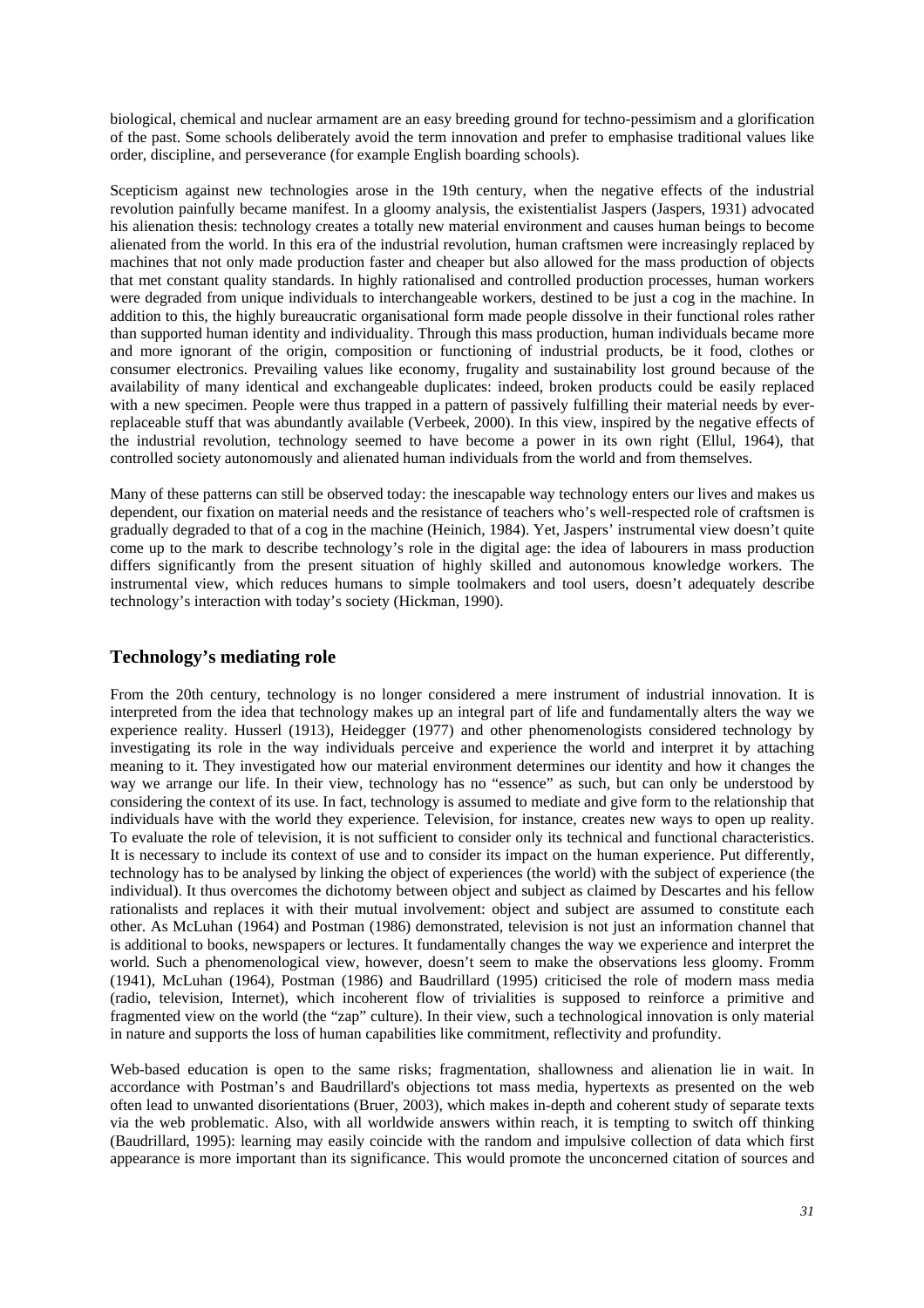would hamper the acquisition of insights and understanding. It bears the risk of a technology-based "innovation" that promotes decline rather than progress.

#### **How to innovate?**

So far, the interpretation of technology-induced change is quite a gloomy affair. Indeed, techno-optimism and belief in progress are greatly challenged by various philosophical movements. With technology, it seems, man is doomed to self-destruction and will loose all his achievements. If, nevertheless, innovation is marked an essential condition for survival, a deadly contradiction seems to remain: *innovation is inescapable, but will eventually destroy us*. This is an oppressive idea, totally unacceptable for educational innovators – and not only for them. It is necessary to break through this paradox and to look for clues how technology can contribute to our existence in a sensible way. Today, Heidegger's view that technology mediates the relationship between humans and their world, is widely accepted, both by existentialists and phenomenologists. It is inadequate to consider technological products as mere instrumental solutions for practical problems, as Jaspers did. Mistakenly, such technocratic view neglects the psychological and emotional factors that add extra value and meaning to a product. According to Dewey and Hickman (Hickman, 1990), technological tools and instruments are never value-neutral but rather "…teeming with values and potentialities…", which may cause unexpected responses, strongly deviating from the initial intentions. It is just this direction of added values and meanings that provides opportunities to overcome the deadlock. The frugal, technocratic concept of "functionality" is no longer satisfactory to describe and understand the significance of technology. The existentialist Borgmann (1984) approaches this problem at the level of concrete technological devices. Although his "devices paradigm" cannot avoid some gloominess, it seems to produce sensible hints for the favourable application of technology.

#### **The role of devices**

Borgmann (1984) cautiously combines both elements of techno-optimism (technology can solve any problem) and Jaspers' alienation thesis (technology detaches us from reality). According to Borgmann, technology promises a relief and enrichment of human existence. It liberates humans from burdens by making available a multitude of goods like heat, light, water, food, information, etc., without any effort whatsoever. In ancient times, our ancestors needed a full day's work to find enough food, gather wood, make fire etc., while today, we dish up a ready-to-eat meal within a few minutes. Those were tough times: lighting the stove required knowledge, but also dedication, perseverance, goal-orientedness and involvement with the tools available. Today, the availability of goods is straightforward, omnipresent, easy, safe and immediate. Heat, light and information become available by simply pressing a button on "technological devices" like central heating, electric lighting and TV-sets. What used to be an achievement has become a simple commodity, which demands no commitment, proficiency and skills acquired by effort, discipline and involvement with the world. The efforts are now taken care of by the device's machinery. In most devices the machinery, i.e. the technology, is deliberately kept out of sight. Who needs light, only needs a switch to turn it on: the machinery of electric wires, wire connectors and cable plugs is hidden behind ceiling and wallpaper. After all, only by "hiding" the machinery and separating it from the commodity, commodities become available in a straightforward and effortless way, that is, without any commitment or skills involved. According to Borgmann, such pattern of separating the commodity from the machinery only leads to apathetic consumption, which is detached from any social or material context and which removes the involvement with the world. Blindfold, we locate and operate the switches that provide us with what we need, without wondering a single moment where this all comes from. Like Jaspers, Borgmann indicates that man is alienating from his world and becomes more and more ignorant of the origin, composition or working of the products he consumes. However, his argument is not mass production, but rather the fact that man has no access to the machinery of products and thus is forced to accept these as magical accomplished facts. He calls on breaking out this technological consumerism not by simply rejecting technology, but by restoring the relationship between the commodity and the machinery. Users of technological artefact should be given the opportunity to develop commitment with it. Devices should preferably be transparent and reveal the secrets of its machinery. To amplify the users' involvement, devices should also be adjustable to personal preferences. By making its machinery accessible, users are able to maintain, repair and adapt the devices. Indeed, from an existentialist view involvement is more important than availability. Borgmann suggests devices that support "focal practices", that is, activities that demand high degrees of involvement, that require discipline, perseverance, concentration and skills, that are physically and mentally challenging and are difficult to master, that provide satisfaction and pleasure, that stimulate rather than discourage our ties with the world and that serve no particular goal other than being a focal practice. Examples of focal practices would be walking (instead of taking the bus), cooking (instead of ordering a pizza), repairing an old bicycle (instead of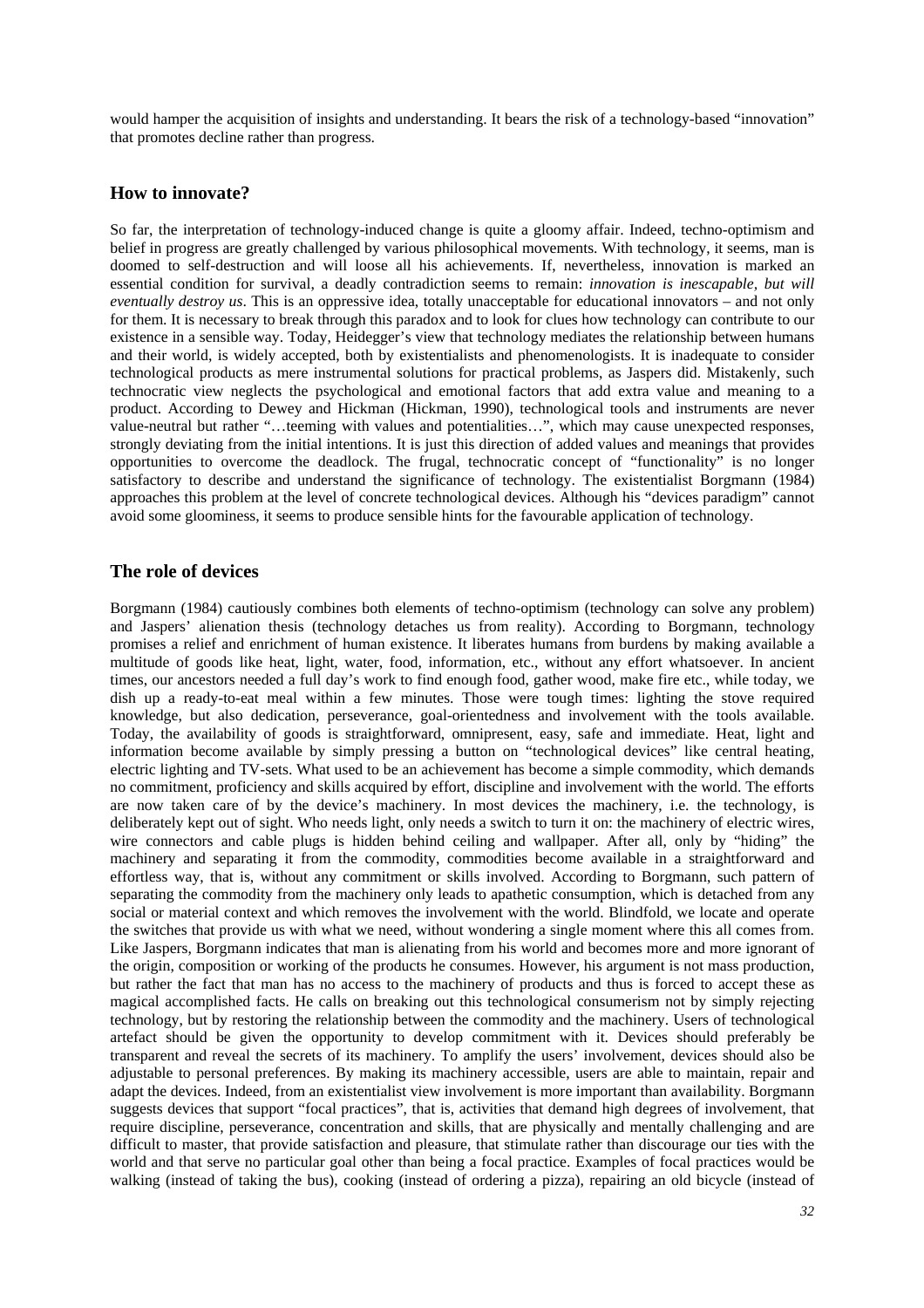buying a new one) or any other activity that demands intrinsic involvement and hence serves the existential relationship with our world.

#### **Toward solutions**

Borgmann's idea of focal practices can be easily linked to educational technology. Although educational services are more and more considered as straight commodities that are being delivered and consumed within a commercial framework, it is clear that the acquisition of skills and knowledge by learners requests large commitments. Learners have to be motivated, self-reliant and responsible. They should show intrinsic involvement, they should be completely bound up in the subject and they should in fact to continue learning forever. The learning itself can frankly be labelled a focal practice. This is exactly what lifelong learning means: making the learning a goal as such, acquiring knowledge because of the knowledge, getting wiser and wiser without a clear finish. Also the changing opinions about learning and learning processes fit into the picture. Contemporary views on learning no longer equate learning with the absorption (i.e. consumption) of information, but rather consider it the active (i.e. involved) construction of knowledge by the learners. The suggestion that today's learners are hard to motivate and only interested to pass their exams with the least possible effort may indicate that education evokes too little commitment and thus fosters apathetic consumerism. It is interesting to apply Borgmann's line of thought to the technology-based innovation of education. This will provide guiding principles for educational innovations in practice and may help avoid problems we touched upon earlier in this paper. Figure 1 resumes how a technological artefact mediates the relationship between man and his world.



*Figure 1*. The mediating role of technological artefacts

Three levels of mediation are distinguished:

- $\triangleright$  *The level of commodity:* In the case of a car, the commodity would be the possibility to travel from A to B. This is the level of functional use, which provides relief and enrichment, i.e. the ease of travelling. In education: a digital portfolio provides easy accessible webspace or folders to store relevant documents.
- ¾ *The level of the machinery:* In the case of a car, the machinery comprises the system of mechanical parts and electrical circuits that enable the car to drive. Rather than holding back the machinery from its users, the machinery should be accessible in order to allow for involvement. Involvement with the device's machinery will further insight and satisfaction. In education: the digital portfolio can be configured at will to meet individual preferences.
- ¾ *The level of symbolic meaning:* Symbolic meaning is attached to the commodity: a four-wheel drive indicates a different lifestyle or status of the owner than a limousine. This level allows users to express and distinguish themselves; it allows users to become part of a specific subculture. In education: the digital portfolio is made accessible to third persons to display relevant symbolic cues.

In the next paragraphs we will elaborate these levels of mediation and elaborate the connection with educational technology. We will start with the commodity level and then turn to the machinery level and the level of symbolic meaning.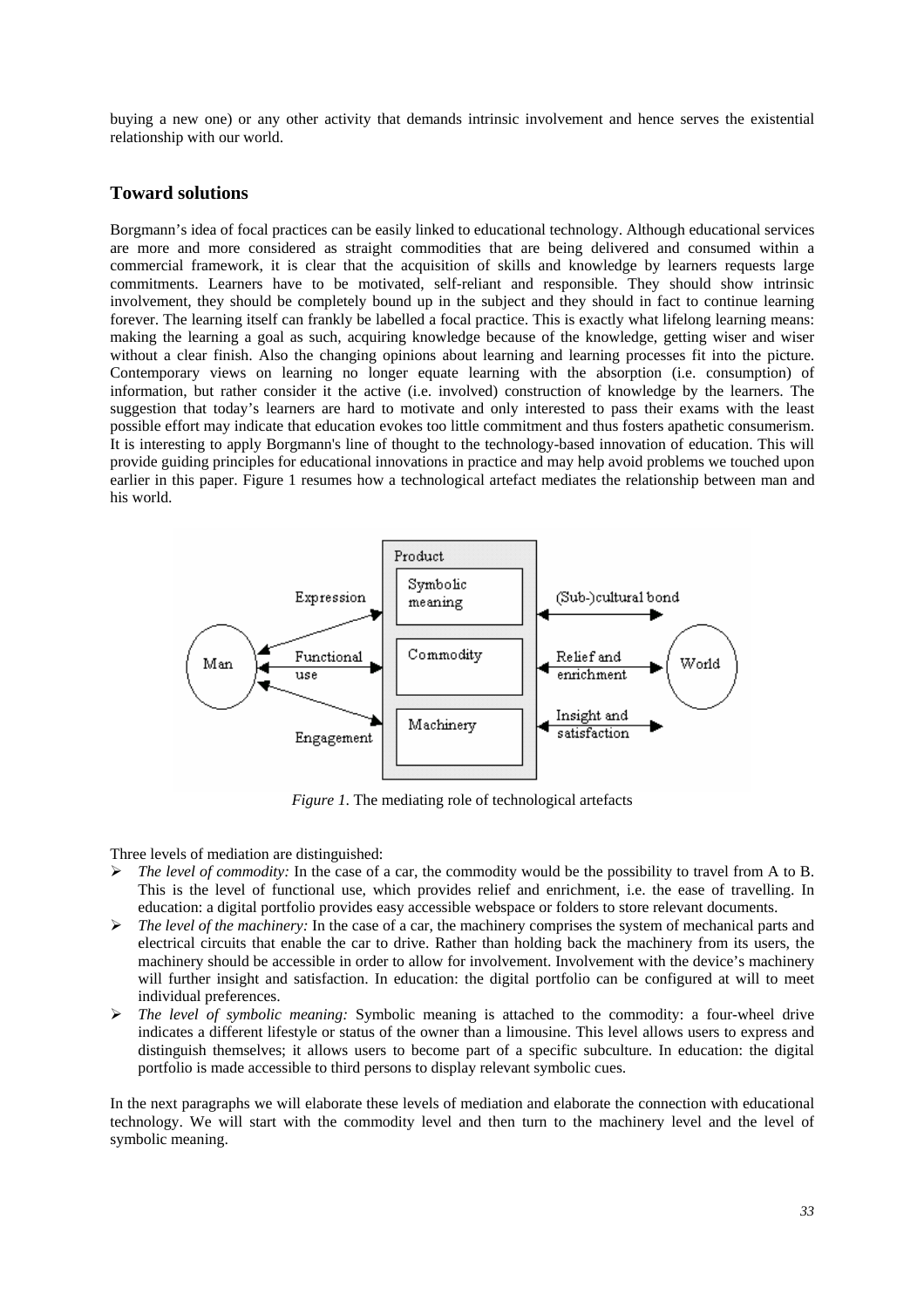# **The commodity level: the utilitarian function of technology**

This is the predominant level of functional use. It is characterised by an unrestricted pragmatism and goalorientedness of users, who degrade technology to an instrumental utility, simply a practical means to arrive at an end. Indeed, many learners opt for the easiest way to obtain their course certificates. Such attitude rests on an instrumental approach of technology, which according to Borgmann and Jaspers is likely to cause alienation and apathetic consumerism. Unwittingly, educators seem to promote such attitudes also. Until now, the motto "form follows function" is exemplary in education. It means that anything that doesn't evidently contribute to the achievement of learning goals is resolutely omitted. The motto goes back to the modernism of 1930s, which proclaimed that all products should be modelled after machines: simple and prepared for their function. It represents a rocklike faith in technology and it reflects the ideas of the 19th century's instrumentalism for a great deal. Indeed, educational technology is often regarded a mere instrument ("form") to meet pedagogical demands ("functions"). The virtual classroom would be a good case in point here: transferring traditional pedagogical functions (i.e. the well-established classroom concept) to a new instrumental context (internet technologies). As the complexity of the applied technologies increases, one might wonder to what extent alienation is likely to occur. To stimulate the students' and teachers' involvement they should get access to the virtual classroom's machinery in order to configure preferred settings, to explore the technology's possibilities, to develop new behaviours and, preferably, to create new pedagogical models: technology and pedagogy are assumed to constitute each other.

The "form follows function" motto and its associated instrumentalism has also been criticised by Ellul (1964). Ellul considers technology the defining force of a new social order that is obsessed by the values of rationality, efficiency, usefulness and materialism. Ethical and esthetical considerations seem to play no role whatsoever.

Also in education such trends can be observed: increases in scale, budget reductions and new technologies enlarge the distance between teachers and learners and affect the pedagogical climate. More and more, education shows features of a commodity. Clearly, such development is at odds with the ideas of involvement and focality. To counteract this technocracy, educational technology should extend its values beyond efficiency and functionality: education should be interesting, attractive, entertaining, challenging, pleasing, intriguing or even fatiguing, deterring and only useful as such. This is no plea for inefficiency, but a plea for values that harmonise with the characteristics of man. After all, education can play an important part in the individual's life fulfilment. Along this line of thought, contemporary pedagogies promote critical attitudes, self-determination or independence of learners in order to counteract intellectual consumerism and laziness. Schools that would emphasise the ease of studying (possibly with ICT as enabler) promote the commodity as such.

### **The machinery level: Transparent and interactive devices**

For the design and development of technological artefacts it is important to reveal its machinery to its users (Borgmann, 1984). Devices should be transparent to allow involvement from its users. We distinguish four modes of involvement:

- $\triangleright$  Sensory involvement
- $\triangleright$  Conceptual involvement
- $\triangleright$  Operational involvement
- $\triangleright$  Material involvement

As a first step sensory involvement should be pursued, which means that the device's machinery is visible, audible or tangible. The next level of involvement would be conceptual in kind: by revealing the machinery's functional components, it becomes clear how the device operates, even when most technologies are often too complex to be fully understood by laymen. At the level of operational involvement it is important that users can practically and diversely interact with the devices, in order to develop their own unique methods and routines of use (cf. a piano). The ultimate level of involvement would be material in kind: by offering accessibility to the machinery, users are enabled to care for it, to maintain it and to carry out repairs and upgrades. Such involvement matches the idea of sustainability and counteracts the pattern of mass consumption, which allows the easy replacement of faulty products with a new, identical specimen. In education, one might think of an electronic learning environment that students can configure and adapt at will, not only with respect to a preferred lay-out or user-interface, but also with respect to the preferred complexity of learning tasks, the sequencing of learning tasks or the levels of support and feedback. Such measures would be consistent with the notions of constructivism that learning is an active process of knowledge construction, that the conditions of learning should be in control of learners rather than teachers and that learners should be able to match their learning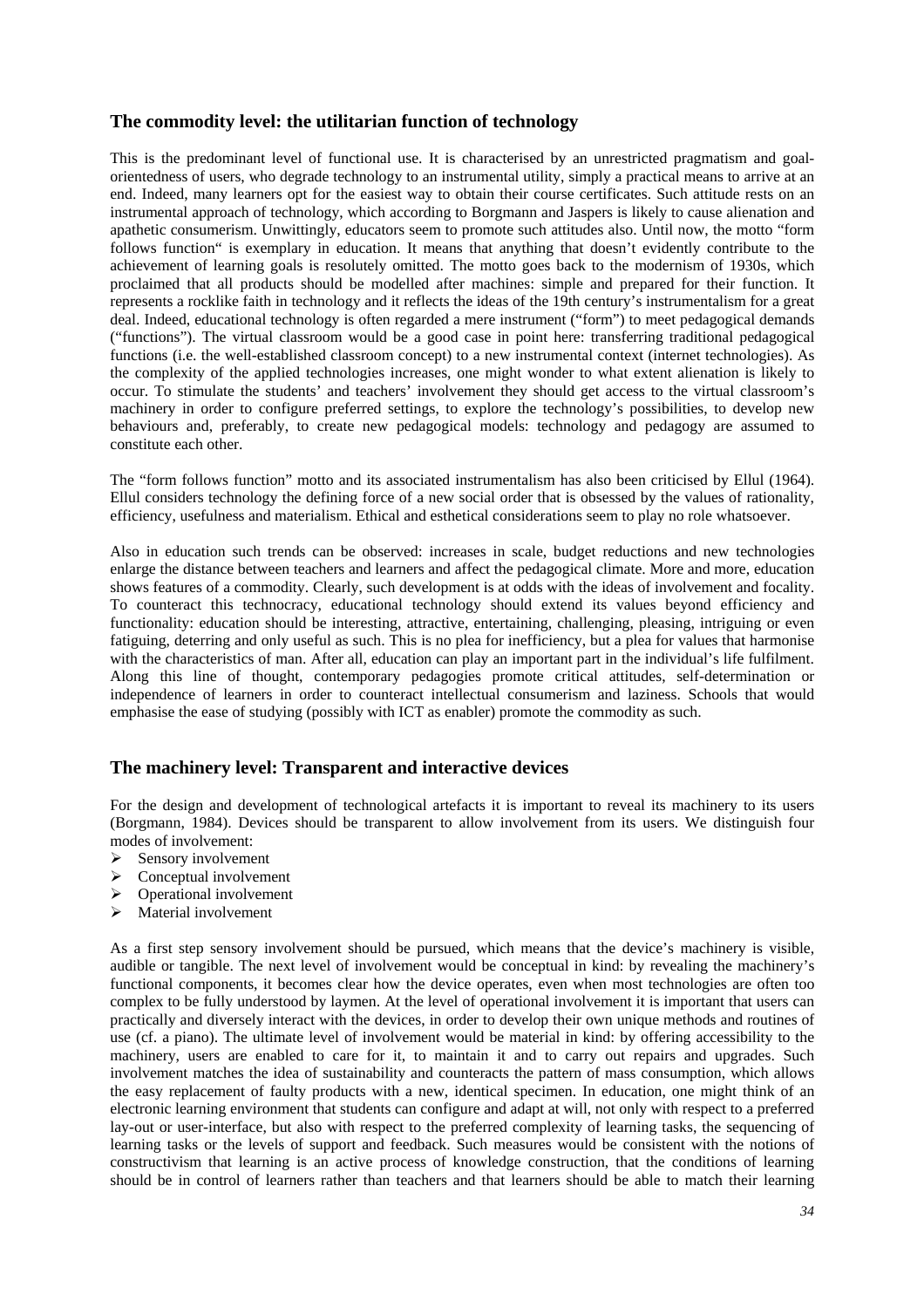opportunities to their own learning needs. Also, transparency of the instructional design and its motives, underlying the learning tasks and learning materials may readily amplify the student's involvement, insight and motivation. Whenever education becomes a straitjacket, the learners are hindered at developing their focal practice and are compelled to accept (or probably reject) it as a mere commodity.

### **The level of symbolic meaning: technology as signifier**

Instead of opening up a device's machinery in order to enhance the user's involvement, one could also exploit the device's socio-cultural impact, which refers to the symbolic role that products may fulfil by signifying additional meaning. By buying and exhibiting a product, consumers can distinguish themselves from others while they signify a particular lifestyle, preference or subculture. Since the "form follows function"-motto got obsolete in the 1960s, products have become carriers of meaning more and more (Verbeek, 2000). Today, the outward appearance of products has become a decisive asset at the expense of functionality. The association with lifestyle strongly stimulates the involvement of the owner and supports the mediating role of products. Education seems to lag behind many decades by still aiming exclusively at functionality alone and it thus seems to miss the opportunity to enhance the learners' involvement. In accordance with Ellul (1964) educational technology should go "beyond functionality". Education should link its products with symbolic meaning: favourite lifestyles and emotions, even if this idea is just a result of the perhaps detested consumer society and its advertising men. So, it may be wise to upgrade the symbolic value of lifelong learning, because no one wants to be the "loser that spends all his leisure time at the garret, cramming for an exam". Lifelong learners deserve a better image. Establishing such symbolic meaning is more than a sly salesmanship. New educational technologies indeed offer plenty of possibilities to arrive at symbolic meanings that are more attractive. First, the ever-growing importance of knowledge in our society suggests that lifelong learning will be more and more associated with standing and esteem. Secondly, economic inequality between people will no longer be determined by large-scale landownership as it was in the agrarian age, or by capital as it was in the industrial age, but is increasingly established by the degree that people have access to information and communication technologies and the associated opportunities for individuals to search for information, to consult other people or to work together (Soete, 2002). Being a "nerd" may even become worth striving for.

### **In conclusion**

As has been pointed out above, education should be considered a focal practice rather than a mere commodity. Indeed, contemporary views on learning presume learners to be self-reliant, motivated and responsible individuals rather than apathetic consumers. Essential presuppositions for learning like the learners' involvement, discipline, perseverance, reflectivity and independence, can only be accounted for when technology's mediating role is extended to the level of the technology's machinery and the level of symbolic meaning. At the machinery level it is necessary to reveal to the users the mechanisms underlying the technology or even make the machinery accessible and adjustable. Such an approach fosters the users' involvement and amplifies their insight, motivation and satisfaction. For example: students should be allowed to configure and adapt their (electronic) learning environments at will. This creates the students' ideas of ownership and responsibility, and invites to maintain and manage the environment actively. At the symbolic level, educational technology should strive to go "beyond functionality and efficiency" and pursue added values that make education interesting, tough, important, intriguing and the like. Education and its applied technological artefacts should literally be transformed into a way of life. Indeed, new educational technologies offer plenty of possibilities to arrive at relevant symbolic meanings that enable individuals to express and distinguish themselves.

Although the importance of technology-based innovations for society has been demonstrated extensively, it cannot be the ultimate and only ambition. Life demands a mixed mode of developing new ideas and preserving former achievements. Such mixed modes will be necessary in education as well. Not only because knowledge itself is a dynamic construct which covers both state of the art insights and well-established ones, but also because the educational arena is characterised by both new industrial technologies and traditional teaching craftsmanship. The challenge for education is to meet the continually changing needs of society. The sensible application of new technologies is inescapable. As education will fail to fulfil its role in society, it will be torn between the public demand for revolutionary innovations at the one hand and, at the other hand, the demand for regression to former days, when education apparently was successful in educating people.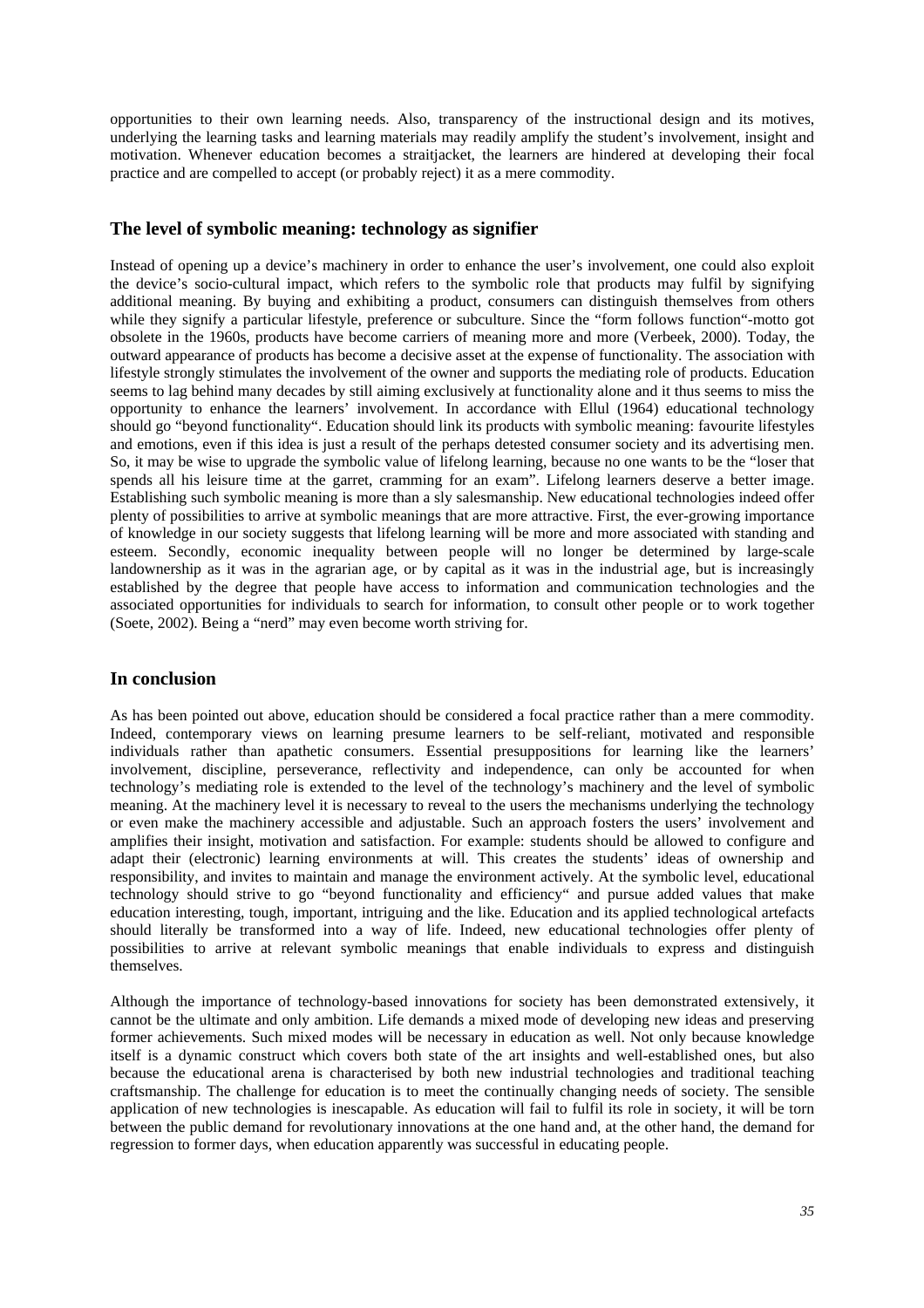### **References**

Barnett, R. (1994). *The Limits of Competence*, Buckingham, UK: Open University Press.

Bates, A. W. (1995). *Technology, Open Learning and Distance Education*, London/New York: Routledge.

Bates, A. W. (2000). *Managing Technological Change*, San Francisco: Jossey-Bass Inc.

Baudrillard, J. (1995). *The Gulf War Did Not Take Place* (trans. Patton, P.), Bloomington/Indianapolis: Indiana University Press.

Borgmann, A. (1984). *Technology and the Character of Contemporary Life*, Chicago/London: University of Chicago Press.

Bruer, J. T. (2003). Learning and Technology: A View from Cognitive Science. In O'Neil, H. F. & Perez, R. S. (Eds.), *Technology Applications in Education, A Learning View*, London/Mahwah: Lawrence Erlbaum Associates, 159-172.

Ebersole, S. (2001). Media determinism in cyberspace. In L. R. Vandervert, L. V. Shavinina & R. A. Cornell (Eds.), *CyberEducation, the Future of Long Distance learning*, New York: Mary Ann Liebert, Inc. Publishers, 15-40.

Ellul, J. (1964). *The technological society,* New York: Vintage.

Fromm, E. (1941). *Escape from Freedom* (24th printing, 1964), New York: Holt, Rinehart & Winston.

Heidegger, M. (1977). *The question concerning technology and other essays* (trans. Lovitt, W.), New York: Harper and Row.

Heinich, R. (1984). The Proper Study of Educational Technology. *Educational Communications and Technology Journal, 32* (2), 67-87.

Hickman, L. (1990). *John Dewey's Pragmatic Technology,* Bloomington/Indianapolis: Indiana University Press.

Jaspers, K. (1931). *Die geistige Situation der Zeit,* Berlin: Göschen.

Jörg, T., Admiraal, W. & Droste, J. (2002). Onderwijsoriëntaties en het gebruik van ELO's, deel 2, Red: Joke Droste, Jos van de Gruiter, Inge Keijsers, Utrecht: Stichting SURF, retrieved June 25, 2004 from http://www.surf.nl/publicaties.

Kaufman, R. (1998). The Internet as the ultimate technology and panacea. *Educational Technology, 38* (1), 63- 64.

Kearsley, G. (1998). Educational Technology: A critique. *Educational Technology, 38* (1), 47-51.

McLuhan, M. (1964). *Understanding Media: Extensions of Man,* New York: McGraw-Hill.

von Mises, L. (1957). *Theory and History, an Interpretation of Social and Economic Evolution,* New Haven: Yale University Press.

Poelmans, P., Joosten, G., & Westera, W. (2002). ICT in het onderwijs van de OUNL: ervaringen van studenten. In Cordewener, B., Gruiter, J. van de, & Keijsers, I. (Eds.), ICT in het onderwijs vanuit studentenperspectief, Utrecht: Stichting SURF, 36-42, retrieved December 9, 2004 from http://www.surf.nl/download/SURF\_EducatieFreeks\_10.pdf.

Postman, N. (1986). *Amusing Ourselves to Death: Public Discourse in the Age of Show Business,* New York: Penguin.

Sloep, P. B., & Westera, W. (2001). Maatwerk met digitaal onderwijs. *Controllers Magazine, June*, 27-30.